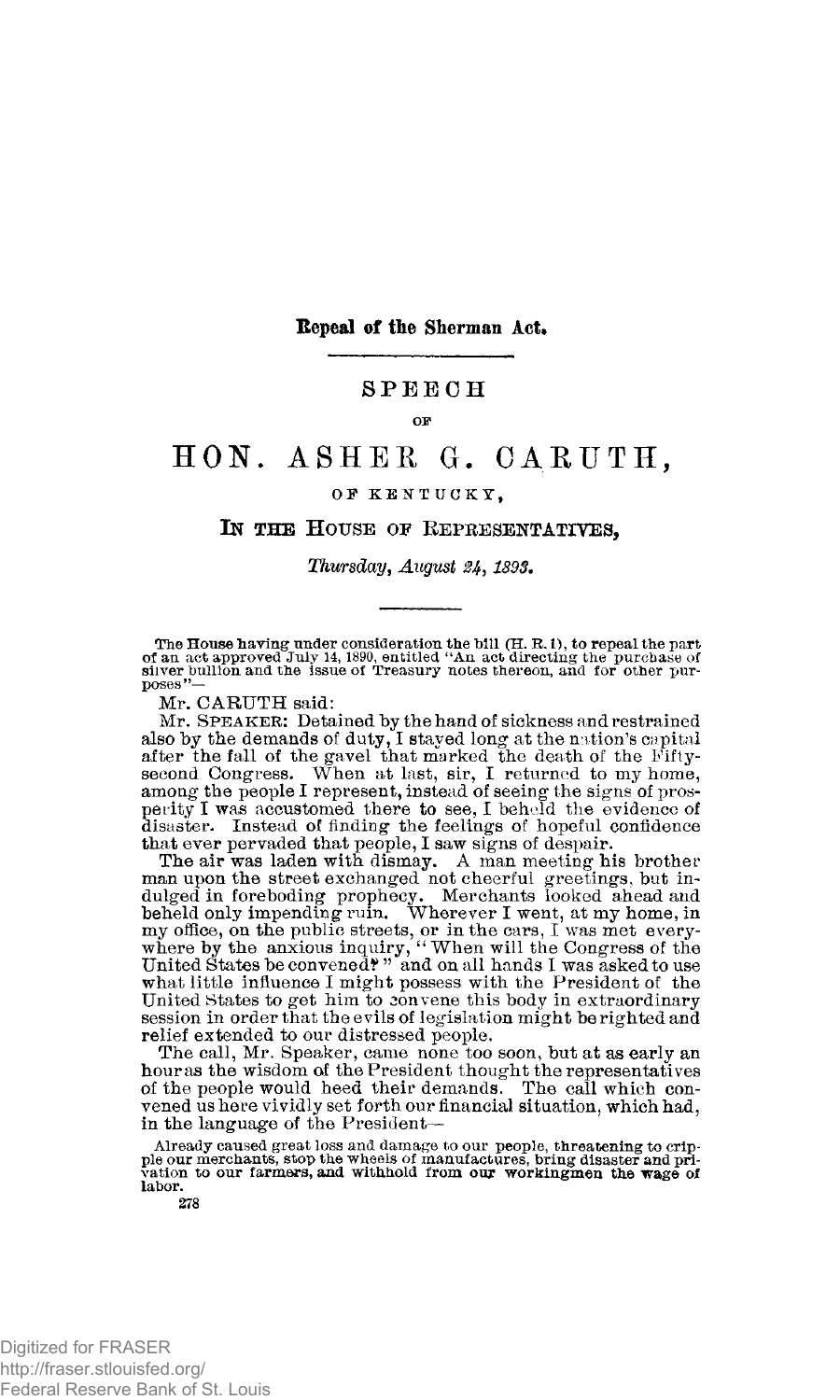In obedience to the call which convened us here, I came. At that desk I took the oath of office, determined that I could best serve those who sent me here, not by speeches, not by set phrases, but by my vote.

Never since the time when the life of the nation was imperiled has the Congress of the United States been gathered together under graver or gloomier auspices; and in the message the President sent he in strong and patriotic language set forth the common need of the hour. I came at his behest and at the command<br>of my people to do my duty as their Representative. I am not<br>here, Mr. Speaker, at this time to discuss the merits of either of<br>the metals that enter into the m the views of the wise and patriotic President of the United States as stated in his message to this Congress, that—

The people of the United States are entitled to a sound and stable currency and to money recognized as such on every exchange and in every market of<br>the world. Their Government has no right to injure them by financial ex-<br>periments opposed to the policy and practice of other civilized states, nor **money.** 

I asked the banker, I asked the merchant, I asked the rich man, and the poor man what was causing this widespread desolation, what was causing the suspension of the banks, what was causing these disasters to our mercantile interests, and from every one came the answer, "It is the purchasing clause of the Sherman act."

Mr. SNODGRASS. Will the gentleman point out the way in which that act has brought about this condition of things?

Mr. CARUTH. I have but five minutes, and I hope that my friend from Tennessee will make his speech in his own time and not in mine. He knows my time is very limited and he is using it up, and he is also breaking the thread of my discourse. [Laughter.]

The SPEAKER. The time of the gentleman from Kentucky has expired.

Mr. CARUTH. See that! [Laughter.] Mr. McCREARY of Kentucky. Mr. Speaker, I ask unanimous consent that my colleague [Mr. CARUTH] may be allowed ten minutes more to complete his argument.

There was no objection, and it was so ordered.

Mr. SNODGRASS. I want to apologize to the gentleman if I have interfered with the course of his argument, but his discourse was so extraordinary that I could hardly help it.

Mr. CARUTH. Mr. Speaker, 1 was saying that from all sides the answer came that the cause of this widespread and impending disaster was the purchasing clause of the Sherman act. The people who suffer ought to know that from which they suffer.<br>The President of the United States, who so keenly feels the responsibility of this hour, ought to know the cause of the disturbance. The great Secretary of the Treasury, who hails from the State of my birth, and who is in contact with the ablest financiers of this country, ought to know the cause of the trouble that has come upon us.

I repeat, Mr. Speaker, from the banker, from the merchant, from the President of the United States, and from the Secretary **278** 

Digitized for FRASER http://fraser.stlouisfed.org/ Federal Reserve Bank of St. Louis